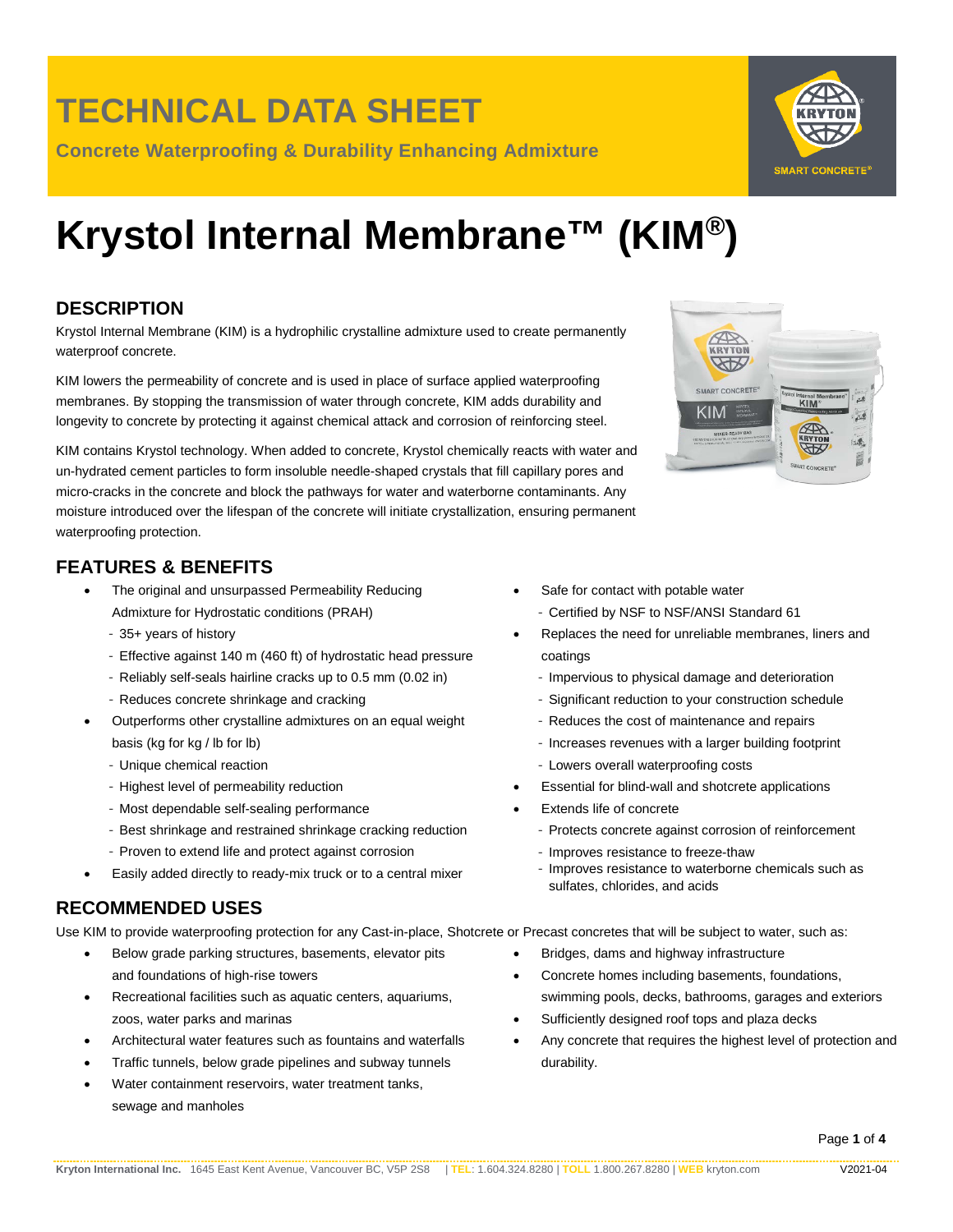**Concrete Waterproofing & Durability Enhancing Admixture**



| <b>PROPERTIES</b>                                                                                                                                        |                                                                                                                             |                                                               |                                                                                                                                                                                                                                                 |                                                                                                                                                                              |  |  |  |
|----------------------------------------------------------------------------------------------------------------------------------------------------------|-----------------------------------------------------------------------------------------------------------------------------|---------------------------------------------------------------|-------------------------------------------------------------------------------------------------------------------------------------------------------------------------------------------------------------------------------------------------|------------------------------------------------------------------------------------------------------------------------------------------------------------------------------|--|--|--|
| PHYSICAL PROPERTIES                                                                                                                                      |                                                                                                                             |                                                               |                                                                                                                                                                                                                                                 |                                                                                                                                                                              |  |  |  |
| APPEARANCE                                                                                                                                               |                                                                                                                             |                                                               | <b>Grey Powder</b>                                                                                                                                                                                                                              |                                                                                                                                                                              |  |  |  |
| <b>BULK DENSITY</b>                                                                                                                                      |                                                                                                                             |                                                               | ~1.4 g/cm <sup>3</sup> (88 lb/ft <sup>3</sup> )                                                                                                                                                                                                 |                                                                                                                                                                              |  |  |  |
| <b>SPECIFIC GRAVITY</b>                                                                                                                                  |                                                                                                                             |                                                               | $-2.8$                                                                                                                                                                                                                                          |                                                                                                                                                                              |  |  |  |
| CHLORIDE ION CONTENT                                                                                                                                     |                                                                                                                             |                                                               | $< 0.1\%$                                                                                                                                                                                                                                       |                                                                                                                                                                              |  |  |  |
| PLASTIC PROPERTIES (OVER CONTROL)                                                                                                                        |                                                                                                                             |                                                               |                                                                                                                                                                                                                                                 |                                                                                                                                                                              |  |  |  |
| <b>SLUMP</b>                                                                                                                                             |                                                                                                                             | <b>ASTM C143 /</b><br><b>BS EN 12350-2</b>                    | No significant change.                                                                                                                                                                                                                          |                                                                                                                                                                              |  |  |  |
| <b>PLASTIC DENSITY</b>                                                                                                                                   |                                                                                                                             | <b>ASTM C138 /</b><br>BS EN 12350-6                           | No significant change.                                                                                                                                                                                                                          |                                                                                                                                                                              |  |  |  |
| ASTM C231 /<br><b>AIR CONTENT</b><br>BS EN 12350-7                                                                                                       |                                                                                                                             |                                                               | No significant change.                                                                                                                                                                                                                          |                                                                                                                                                                              |  |  |  |
|                                                                                                                                                          |                                                                                                                             | HARDENED / PERFORMANCE PROPERTIES <sup>1</sup> (OVER CONTROL) |                                                                                                                                                                                                                                                 |                                                                                                                                                                              |  |  |  |
|                                                                                                                                                          |                                                                                                                             |                                                               |                                                                                                                                                                                                                                                 | PERMEABILITY & RESISTANCE TO WATER UNDER PRESSURE (highest permeability reduction and resistance to water under pressure.)                                                   |  |  |  |
|                                                                                                                                                          | USACE - CRD C48-92<br>1.38 MPa (200 psi) for 14 days                                                                        |                                                               | 97% reduction in the coefficient of<br>permeability.<br>- Nelson Testing Laboratories,<br><b>USA</b>                                                                                                                                            | No leakage through any of the 7 or 28 day cured<br>KIM treated concrete while control failed at 10<br>and 45 hours respectively.<br>- University of British Columbia, Canada |  |  |  |
|                                                                                                                                                          | DIN 1048-5<br>0.5 MPa (72.5 psi) for 72 hours                                                                               |                                                               | 90% reduction in permeability over the same untreated concrete mix design;<br>3.7 mm (0.15 in) vs 36.7 mm (1.45 in).<br>- Kuwait University Civil Engineering Testing Center, Kuwait                                                            |                                                                                                                                                                              |  |  |  |
|                                                                                                                                                          | TAYWOOD VALENTA<br>Modified BS 12390-8:<br>1 MPa (150 psi) for 96 hours<br><b>ICBO/ICC</b><br><b>Water Percolation Test</b> |                                                               | 70% reduction in the Coefficient of Permeability over control samples.<br>- British Board of Agrément (BBA) Certification, UK                                                                                                                   |                                                                                                                                                                              |  |  |  |
|                                                                                                                                                          |                                                                                                                             |                                                               | Exceeded ICBO criteria of no water passing and well under the 12.5 mm (0.5 in.) water<br>drop limitation after 48 hours.<br>- Inspection Concepts, USA                                                                                          |                                                                                                                                                                              |  |  |  |
|                                                                                                                                                          | NCH 2262.Of 1997<br>0.5 MPa (72.5 psi) for 72 hours                                                                         |                                                               | - Ingeneria Dictuc, Chile                                                                                                                                                                                                                       | Average depth of water penetration of 0 mm while control samples were 44 mm (1.73 in).                                                                                       |  |  |  |
| SELF-SEALING (typically will stop leaks through cracks up to 0.5mm in width. Many factors will influence self-sealing performance. Results may<br>vary.) |                                                                                                                             |                                                               |                                                                                                                                                                                                                                                 |                                                                                                                                                                              |  |  |  |
|                                                                                                                                                          | Self-Sealing Apparatus<br>US Patent 9,038,477                                                                               |                                                               | Stopped water flow from crack sizes of 0.6 and 0.7mm (0.028 in).<br>British Columbia Institute of Technology, Canada                                                                                                                            |                                                                                                                                                                              |  |  |  |
|                                                                                                                                                          | Self-Sealing Apparatus<br>Custom                                                                                            |                                                               | Self-sealed a 0.6 mm (0.024 in) leaking crack.<br>- The Cement and Concrete Institute, Sweden                                                                                                                                                   |                                                                                                                                                                              |  |  |  |
|                                                                                                                                                          | Self-Sealing Apparatus<br>US Patent 9,038,477                                                                               |                                                               | KIM treated concrete showed self-sealing while controls with the same crack width<br>continued to leak.<br>- University of Victoria                                                                                                             |                                                                                                                                                                              |  |  |  |
|                                                                                                                                                          |                                                                                                                             |                                                               | CORROSION RESISTANCE: (proven performance in longest real world field study.)                                                                                                                                                                   |                                                                                                                                                                              |  |  |  |
| 10 year field study                                                                                                                                      |                                                                                                                             |                                                               | Low half-cell readings and no signs of corrosion after 10 years exposure in Honolulu<br>Harbor. KIM was recommended by name to extend life and protect concrete from<br>corrosion of reinforcing steel.<br>- University of Hawaii at Manoa, USA |                                                                                                                                                                              |  |  |  |

1. Concrete is made of locally sourced materials to achieve different properties like strength, workability and durability. Results of testing will always vary based on the unique mix design. Testing listed is over a control and is a compilation of different tests in which Kryton is best in class.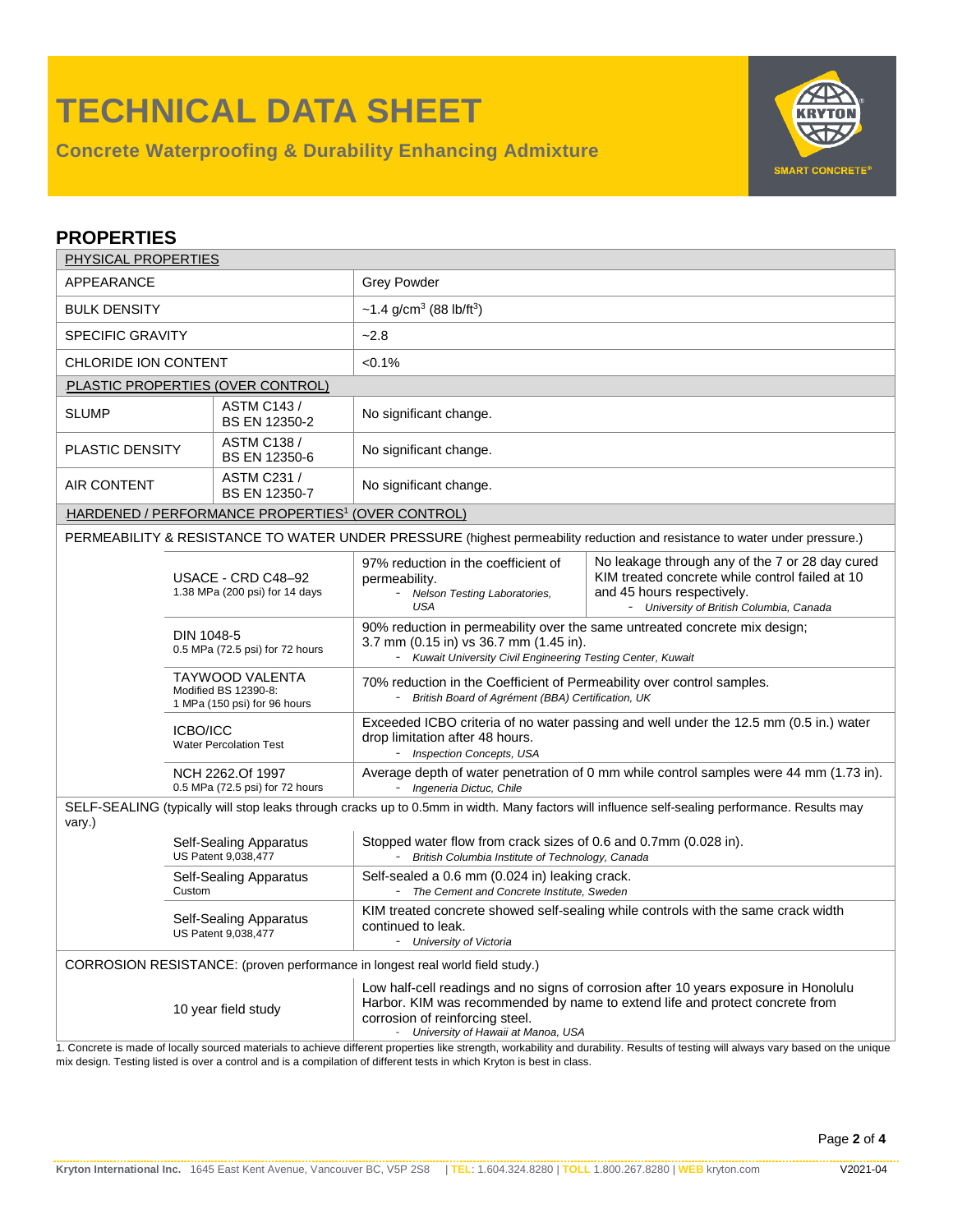**Concrete Waterproofing & Durability Enhancing Admixture**



### **PROPERTIES (CONTINUED)**

| SHRINKAGE & CRACK REDUCTION <sup>2</sup> |                                                     |                                                                                                                                                                                                               |  |  |  |
|------------------------------------------|-----------------------------------------------------|---------------------------------------------------------------------------------------------------------------------------------------------------------------------------------------------------------------|--|--|--|
|                                          | BS 1881-5                                           | 25% reduction in drying shrinkage over control concrete.<br>- British Board of Agrément (BBA) Certification, UK                                                                                               |  |  |  |
|                                          | AS 1012.13-1992                                     | 20-25% reduction in drying shrinkage over control.<br>Boral Materials Testing & Environmental Services, Australia                                                                                             |  |  |  |
|                                          | ASTM C1140 (modified)                               | 80% reduction in restrained shrinkage cracking compared to control.<br>- AMEC Earth & Environmental Ltd, Canada                                                                                               |  |  |  |
|                                          | ASTM C1579 - 06                                     | 53% reduction in average crack width over control.<br>British Columbia Institute of Technology, Canada                                                                                                        |  |  |  |
| <b>FREEZE / THAW RESISTANCE</b>          |                                                     |                                                                                                                                                                                                               |  |  |  |
|                                          | BS 5075-2                                           | 87% reduction in freeze/thaw expansion compared to control.<br>- British Board of Agrément (BBA) Certification, UK                                                                                            |  |  |  |
| <b>CHEMICAL RESISTANCE</b>               |                                                     |                                                                                                                                                                                                               |  |  |  |
|                                          | US Bureau of Reclamation<br>Sulfate Resistance Test | Outperformed control specimens after 21 cycles of soaking in Na <sub>2</sub> SO <sub>4</sub> solution then oven<br>drying.<br>R. M. Hardy and Associates, USA                                                 |  |  |  |
|                                          | British Board of Agrément                           | The lower permeability of KIM concrete will reduce the ingress of sulfates.<br>- British Board of Agrément (BBA) Certification, UK                                                                            |  |  |  |
|                                          | <b>AASHTO T277-89</b>                               | Chloride Ion Resistance (Coulombs) KIM improved resistance over control concrete by<br>34.5% after 28 days, 36% after 56 days, and 44.8% after 90 days.<br>- The Port Authority of New York & New Jersey, USA |  |  |  |
|                                          | <b>ASTM C1202-97</b>                                | Reduced Rapid Chloride Permeability over control mix design by 45% after 28 days.<br>AMEC Earth and Environmental, Canada                                                                                     |  |  |  |
| STRENGTH <sup>3</sup>                    |                                                     |                                                                                                                                                                                                               |  |  |  |
|                                          | ASTM C39                                            | Increased compressive strength over control by 5.3% after 7 days and 13.9% after 6 months.<br>- The Port Authority of New York & New Jersey, USA                                                              |  |  |  |
|                                          | BS EN 12390-3                                       | Increased compressive strength by 9% after 28 days over the equivalent untreated concrete.<br>- British Board of Agrément (BBA) Certification, UK                                                             |  |  |  |

2. Kryton does not recommend eliminating standard shrinkage control joints. Follow ACI guidelines and Kryton's published literature for waterproofing joints.

3. Do not assume strength increase will occur. Do not reduce strength class or cement, or increase water compared to starting mix. Plan for no changes to strength.

### **CERTIFICATIONS**

KIM is used around the world and has a number of certifications, including:

- NSF to NSF/ANSI Standard 61: Drinking Water System **Components**
- International Code Council Evaluation Services (ICC-ES): International Building Code Compliance, ASTM 494 Compliant: Report ESR-1515
- Dubai Municipality: Certificate of product conformity
- BRANZ , Appraised No 661
- CE Marked to BS EN 934-2
- REACH Compliant
- British Board of Agrément (BBA): Certificate 05/4217
- British Board of Agrément (BBA): Certificate of Conformity of the Factory Production Control 0836-CRP-14/F086
- Singapore Green Label